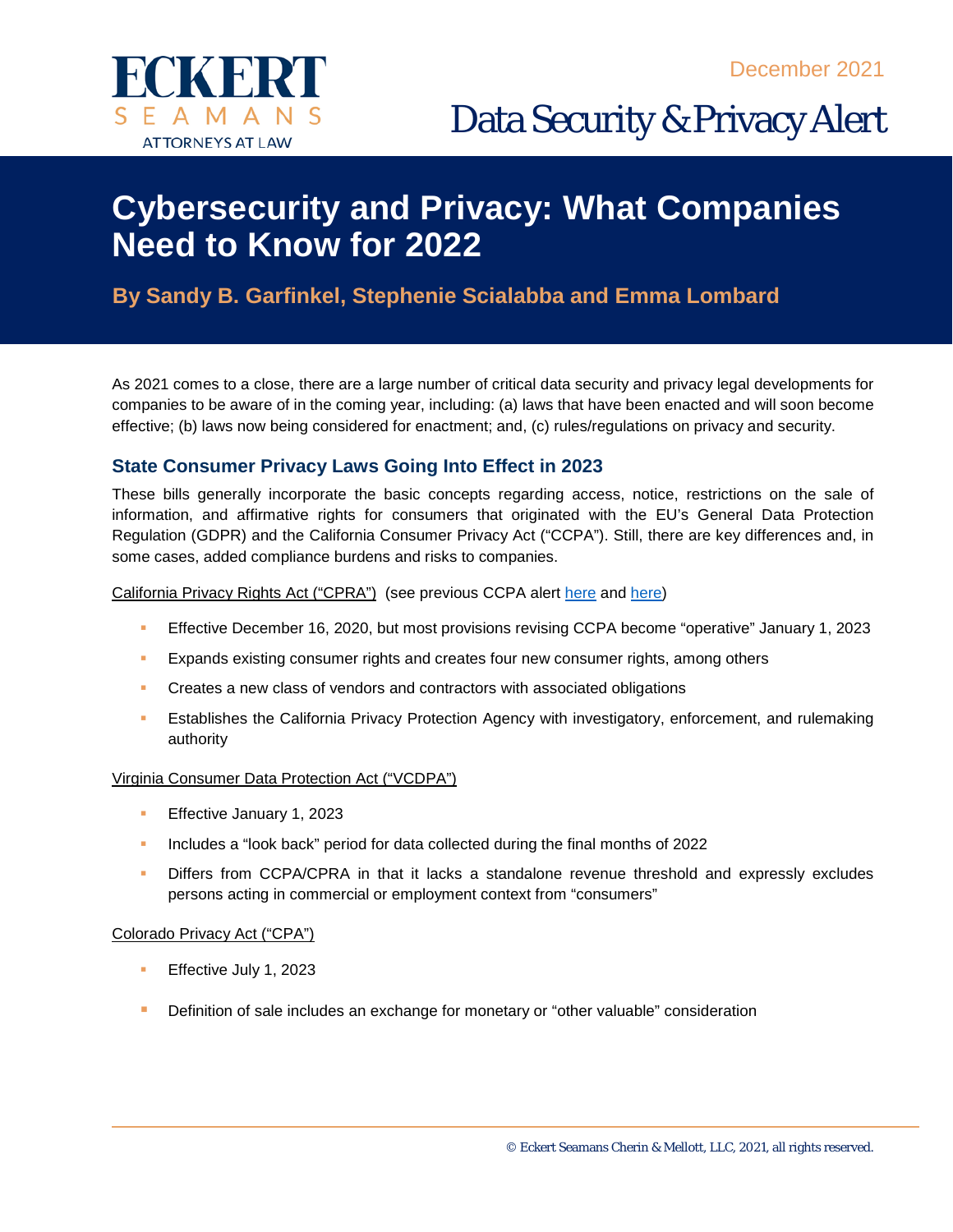## **The "Big Three" State Privacy/Cybersecurity Bills**

New York, New Jersey, and Massachusetts are each eyeing legislation that will bring a new twist on U.S. state comprehensive privacy/security laws. Like those addressed above, these bills incorporate now-familiar concepts while imposing new obligations, including fiduciary duties and impact assessments for automated decisionmaking. Similar legislation is being considered in Minnesota, North Carolina, Pennsylvania, and Ohio.

(1) New York Privacy Act (NYPA – [S. 6701\)](https://www.nysenate.gov/legislation/bills/2021/s6701)

- **Scope: covers all companies that process personal data of NY residents**
- **Creates fiduciary duties of care, loyalty, and confidentiality**
- **Private right of action for any violations of consumer rights**

(2) New Jersey Disclosure and Accountability Transparency Act (NJ DaTA – [A. 3283\)](https://www.njleg.state.nj.us/2020/Bills/A3500/3283_I1.PDF)

- Scope: covers "controllers and processors" of personally identifiable information
- **Establishes the Office of Data Protection and Responsible Use in Division of Consumer Affairs with** investigatory, rulemaking, and regulatory authority

(3) Massachusetts Information Privacy Act (MIPA  $-$  [S.46\)](https://malegislature.gov/Bills/192/SD1726)

- Scope: covers businesses operating in MA, subject to revenue and quantitative information collection thresholds
- Covered transactions are broadly defined and include mere offers of products/services, targeted advertisements, and creation of an account
- **Establishes the Massachusetts Information Privacy Commission, with enforcement, investigation,** rulemaking and regulatory authority
- **Private Right of Action for any violations of MIPA**

### **Security Rules / Regulations**

Banking Cybersecurity Rules. On November 18, 2021, the federal banking agencies (FDIC, FRB, and OCC) issued computer security incident rules that require a "banking organization" to notify its primary federal regulator of a covered security incident within 36 hours of occurrence. Beginning May 1, 2022, a "computer security incident" requires notification if it has or is likely to materially disrupt or degrade a banking organization's ability to carry out banking operations or provide services to customers.

Transportation Cybersecurity Directives. On December 2, 2021, the Transportation Security Administration ("TSA") issued two emergency security directives that impose obligations on freight railroad carriers and owner/operators of passenger railroad carriers or rail transit systems.

They become effective December 31, 2021, and require four critical actions:

- 1. Designate Cybersecurity Coordinator at the corporate level who is available 24/7 to TSA and CISA within seven days
- 2. Report cybersecurity incidents to CISA within 24 hours of occurrence